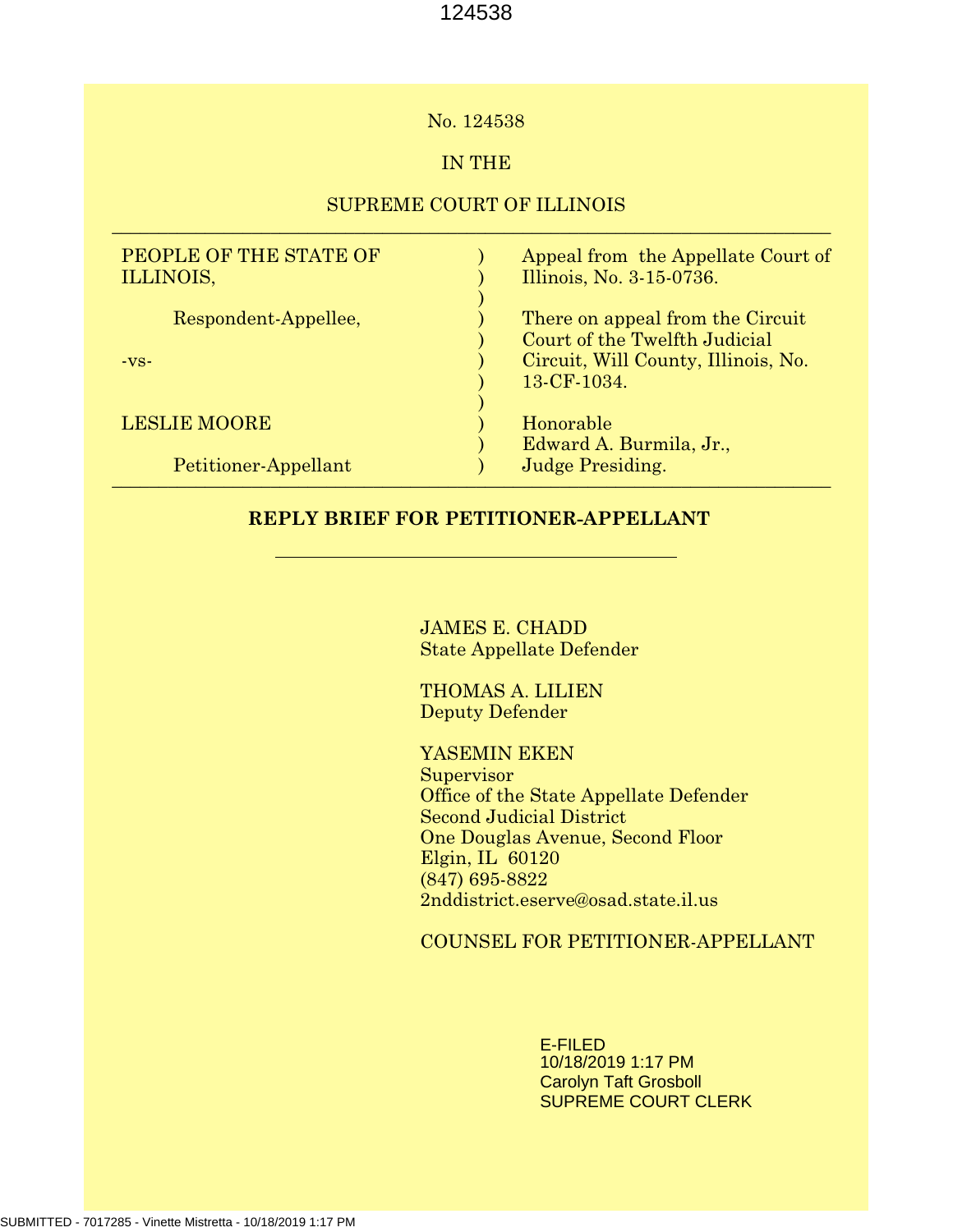#### **REPLY BRIEF FOR PETITIONER-APPELLANT**

## **Trial counsel was ineffective for failing to stipulate to Leslie Moore's felon status, thereby allowing the jury to consider the highly prejudicial evidence that he had previously been convicted of murder.**

The State makes no attempt to justify trial counsel's failure to stipulate to Moore's felon as trial strategy. Instead, the State maintains that "the majority below correctly found that Moore did not demonstrate *Strickland* prejudice." (St. Br. 9, citing *People v. Moore*, 2018 IL App (3d) 150736-U, ¶ 38) The State posits that even if counsel had offered to stipulate to Moore's prior murder conviction, Moore "likely would have suffered some prejudice resulting from jury speculation about the nature of his prior crime." (St. Br. 9) But the State mainly contends that Deputy Hannon's testimony, "which revealed defendant's admission to having a loaded gun in the car, foreclosed any reasonable probability that an offered stipulation would have led to a different outcome at trial." (St. Br. 10) In making this argument, the State, like the majority of the appellate court, disregards the seriousness of the felony that was unnecessarily disclosed here and improperly presents its one-sided view of the evidence, rather than analyzing the totality of the evidence presented to the jury. *Strickland v. Washington*, 466 U.S. 668, 695 (1984) (in determining prejudice, "a court hearing an ineffectiveness claim must consider the totality of the evidence before the judge or jury").

First, citing to pages 22 and 23 of Moore's Brief, the State asserts that "[c]ontrary to defendant's assertion, *People v. Walker*, 211 Ill. 2d 317, 341 (2004) does not demand a finding of prejudice" because its "very narrow holding" only obliges the State to accept an offered stipulation to a defendant's felon status. (St. Br. 10) The State advises that *Walker* "made no holding obligating defense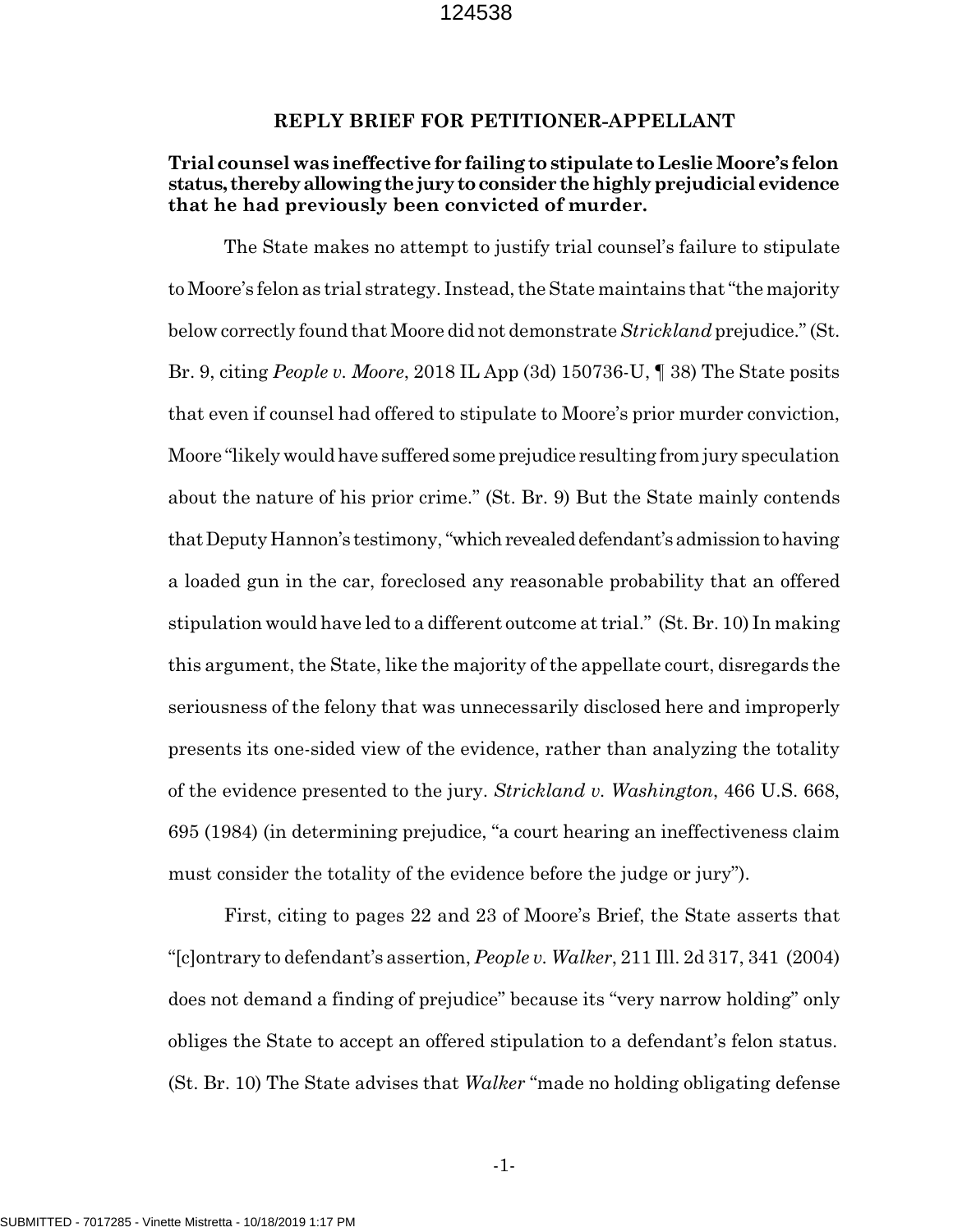counsel to offer to stipulate to a prior felony, nor did it suggest that failing to offer a stipulation established *Strickland* prejudice." (St. Br. 10)

The State misapprehends Moore's argument. Nowhere in his Brief does he contend that *Walker's* holding in and of itself "demands a finding of prejudice" in this case. Rather, as Moore explained, effective assistance of counsel contemplates that counsel will use established rules of evidence and procedure to avoid the admission of prejudicial facts. (Def. Br. 15, citing *People v. Lucious*, 2016 IL App (1st) 141127, ¶ 32). The significance of *Walker's* holding is that a reasonably competent attorney would have used it to prevent the jury from learning that Moore was a convicted murderer in an unlawful possession of a weapon case. By not doing so here, counsel's performance was deficient.

At the same time, as Moore discussed in his Brief, the reasons for *Walker's* rule, which was adopted from *Old Chief v. United States*, 519 U.S. 172 (1997), support his argument that counsel's failure to prevent disclosing the nature of his prior conviction prejudiced him. (Def. Br. 18-21, 31-32) The State is noticeably silent about this part of Moore's argument and offers no response to it. But where the only purpose for introducing evidence of a defendant's prior felony conviction is to prove his felon status, admitting the name and nature of the conviction creates a risk that the defendant will be unfairly prejudiced. *Walker*, 211 Ill. 2d at 338. That is because "evidence of a defendant's prior criminal conduct always carries an inherent risk of being translated by the fact finder into a generalized notion that the defendant is of bad character and, thus, more likely to have committed the offense currently being charged." *Walker*, 211 Ill. 2d at 331, citing *Old Chief*, 519 U.S. at 180-181.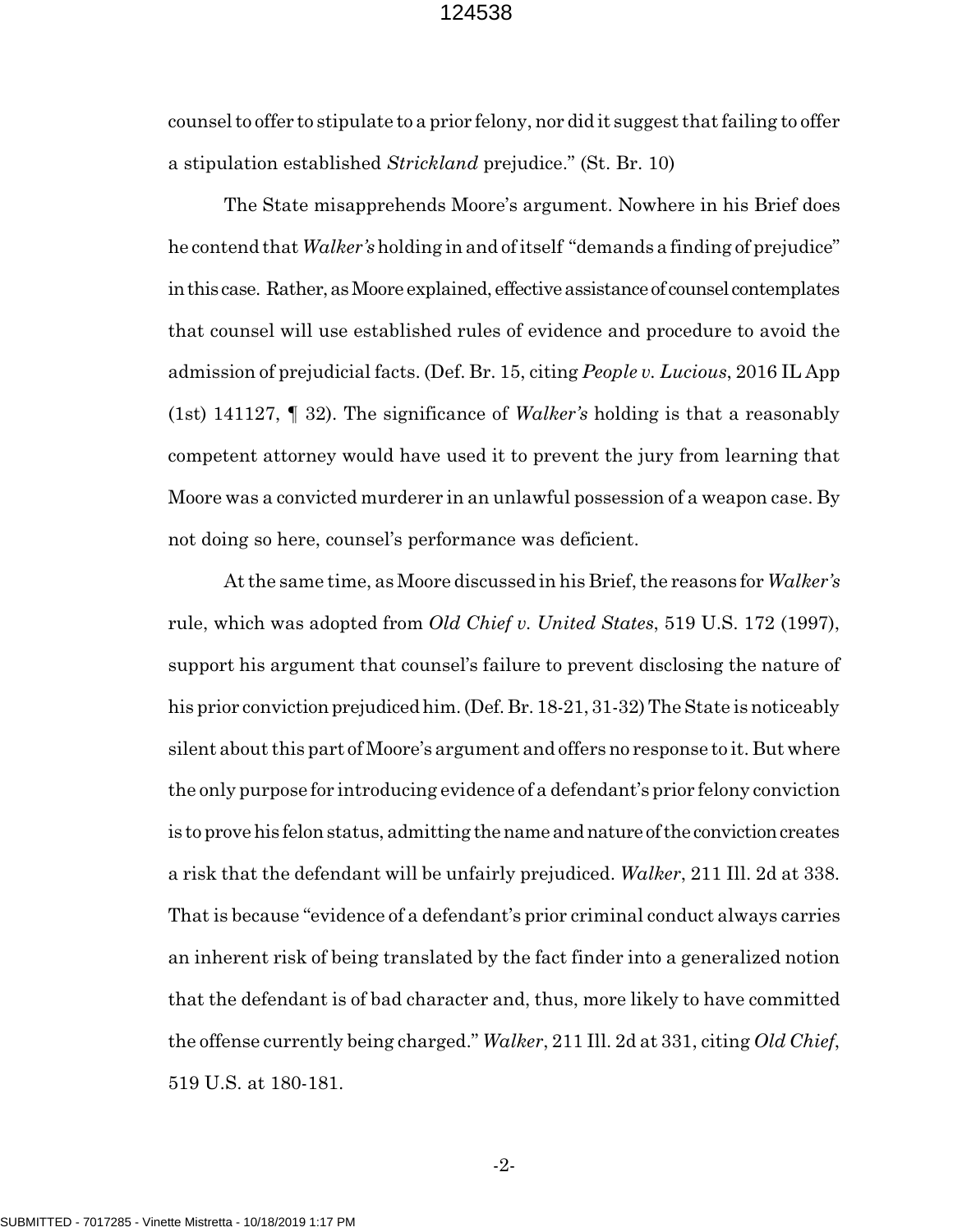The State also ignores the high risk of prejudice stemming from the nature of the prior conviction in this case. As *Old Chief* noted, the risk would "vary from case to case" but would be "substantial" whenever the prior conviction "would be arresting enough to lure a juror into a sequence of bad character reasoning." *Old Chief*, 519 U.S. at 185. Here, Moore's prior murder conviction was for the most serious crime under Illinois law. Given its severity and its inherently violent nature, the jurors could have made the improper inference that, as a convicted murderer, Moore was a bad person who was more likely to possess a gun. Further, the nature of his prior conviction could have easily swayed the jury to convict him out of concern that he might use the gun to harm someone else rather than based on the evidence presented on the possession of a weapon charge. Indeed, as Moore noted in his opening Brief, such an inference appeared to sway the judge into giving him a harsh sentence of seven years in prison. (Def. Br. 22-23) The risk of prejudice, therefore, was substantial and unjustifiably tipped the scales against Moore. The State's failure to address or even acknowledge this aspect of the prejudice in this case undermines its argument that counsel's error caused no harm.

The State's attempts to minimize the prejudicial impact of informing the jury that Moore had been convicted of murder also fails. The State notes that his murder conviction was mentioned "a single time" during the State's case and that during closing argument, the State referenced it "only while discussing the jury instructions and proof of his prior felony conviction." (St Br. 10-11) The State misses the point. Once the jurors were informed about Moore's prior murder conviction, the damage had been done. The nature of his conviction had little or no probative value but because of its highly inflammatory nature, it likely tainted the jury's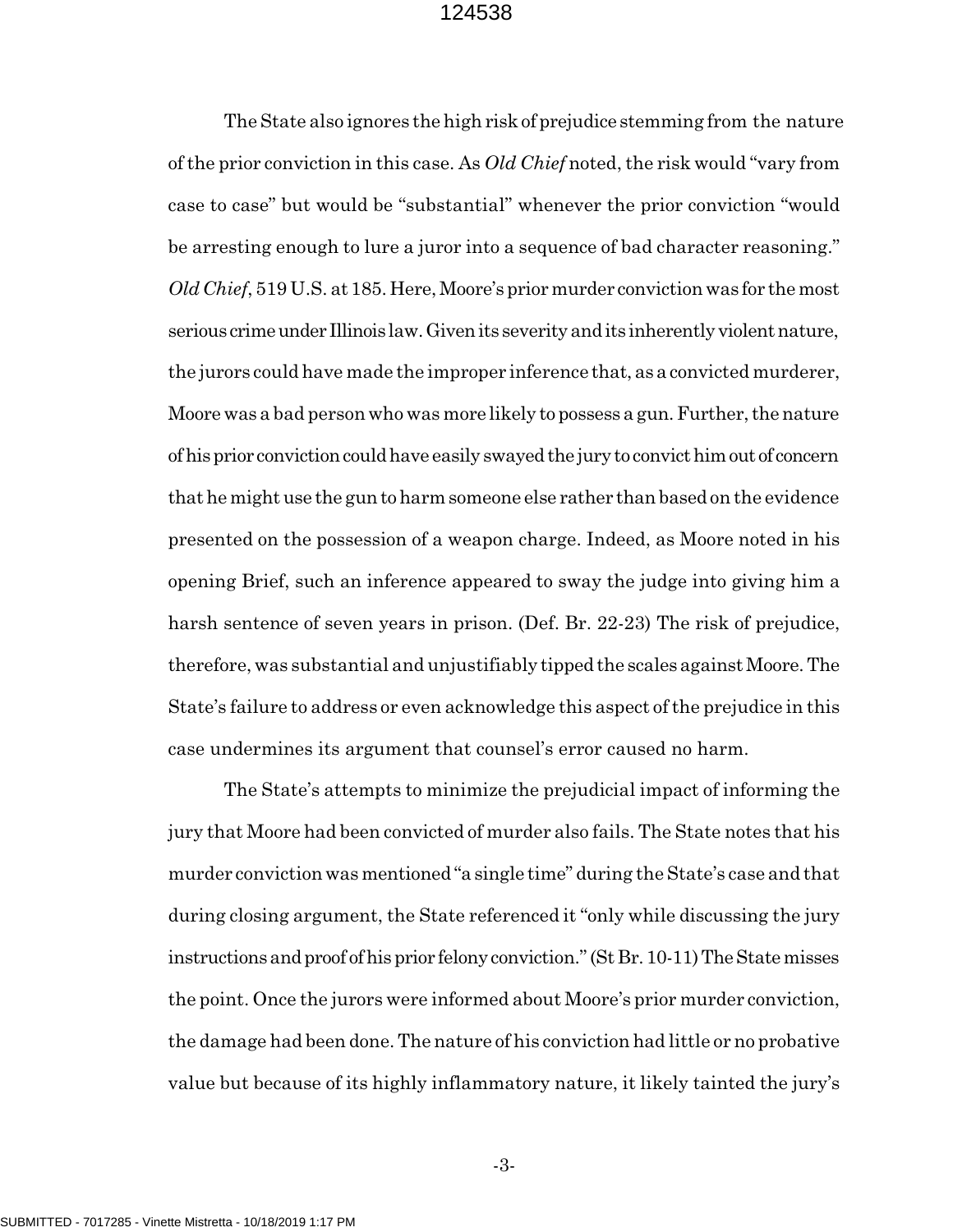consideration of the evidence presented on the charged conduct. See *People v. Lindgren*, 79 Ill. 2d 129, 142-143 (1980) (the defendant has a right to trial by an unbiased jury, uncontaminated by irrelevant other-crimes evidence).

Further, contrary to the State's assertion, the prosecutor went beyond merely pointing out Moore's prior conviction as proof of his felon status. Instead, the prosecutor told the jurors that it had proved "beyond a reasonable doubt that [Moore] was previously convicted of murder" and that the jurors should consider that fact "when you deliberate." (R. 397-398) The prosecutor also advised the jury that although it approved of "America's second amendment right to bear arms," the law prohibited Moore from possessing a gun because he was a convicted murderer. (R. 403) The State thus consistently reminded the jurors that when they considered Moore's guilt for possession of a weapon, they should also remember that he was previously convicted of murder.

Also, the jury instruction did not mitigate the prejudice here. (St. Br. 10-11) The jurors were given I.P.I. 3.13X which instructed that while "ordinarily evidence of a defendant's prior conviction of an offense may not be considered by you as evidence of his guilt of the offense with which he is charged," in this case, because the State was required to prove beyond a reasonable doubt that Moore had "previously been convicted of murder," it could consider evidence of the murder conviction "only for the purpose of whether the State has proven that proposition." (R. 416)

This instruction might be appropriate for a different case, but not this one. It still directed the jurors to consider the nature of Moore's prior murder conviction, which is precisely the basis of counsel's error. Had counsel offered to stipulate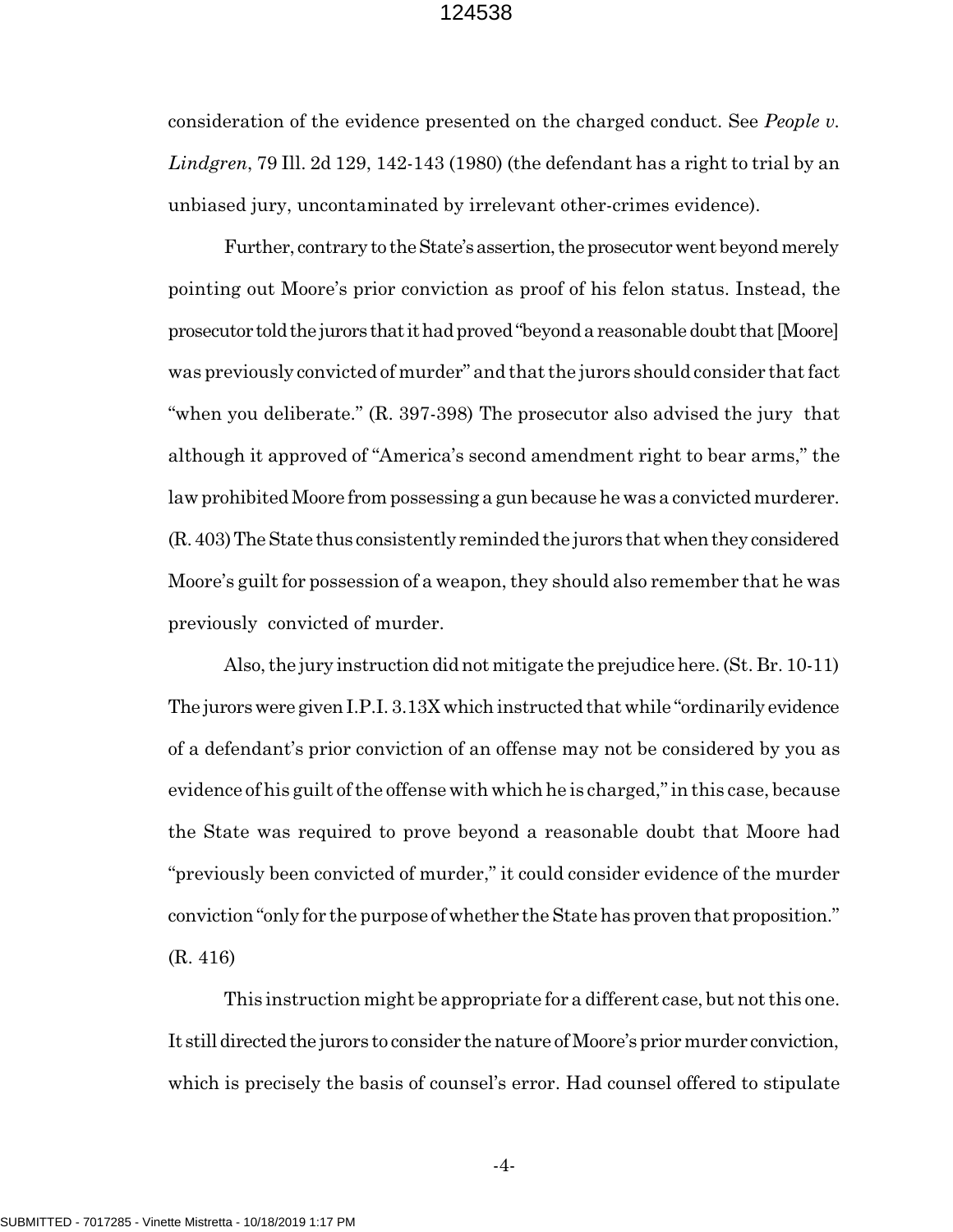to Moore's felon status, the jury would not have consider this fact at all. So telling the jury that it could consider Moore's prior conviction insofar as it proved he had "previously been convicted of murder" did not cure the error here.

The State lastly contends that Moore was not prejudiced because "the evidence at trial supported defendant's guilt." (St. Br. 11) The State implies that the sufficiency-of-evidence standard applies, but it does not. This Court rejected the same argument in *People v. Sebby*, when the State argued that the evidence was not closely balanced because "it presented ample, persuasive evidence of the defendant's guilt." 2017 IL 119445, ¶ 60*.* As this Court explained, the issue was not "the sufficiency of close evidence but rather the closeness of sufficient evidence." *Sebby*, 2017 IL 119445, ¶ 60*.*

Whether the evidence was sufficient to sustain Moore's conviction is also not the standard for assessing prejudice under *Strickland*. *People v. Moore*, 279 Ill. App. 3d 152, 160 (5th Dist. 1996) ("sufficiency of the evidence is not the touchstone for decision under *Strickland's* test of prejudice"). Moore had to only demonstrate a reasonable probability that but for counsel's failure to stipulate to his felon status, the outcome of the proceedings would have been different. *Strickland*, 466 U.S. at 694. "A reasonable probability is a probability sufficient to undermine confidence in the outcome." *Strickland*, 466 U.S. at 694. And a "reasonable probability" may exist even where the chance of a different result is significantly below fifty percent. *People v. McCarter*, 385 Ill. App. 3d 919, 935 (1st Dist. 2008); see also *Strickland*, 466 U.S. at 694 ("[t]he result of a proceeding can be rendered unreliable, and hence the proceeding itself unfair, even if the errors of counsel cannot be shown by a preponderance of the evidence to have

-5-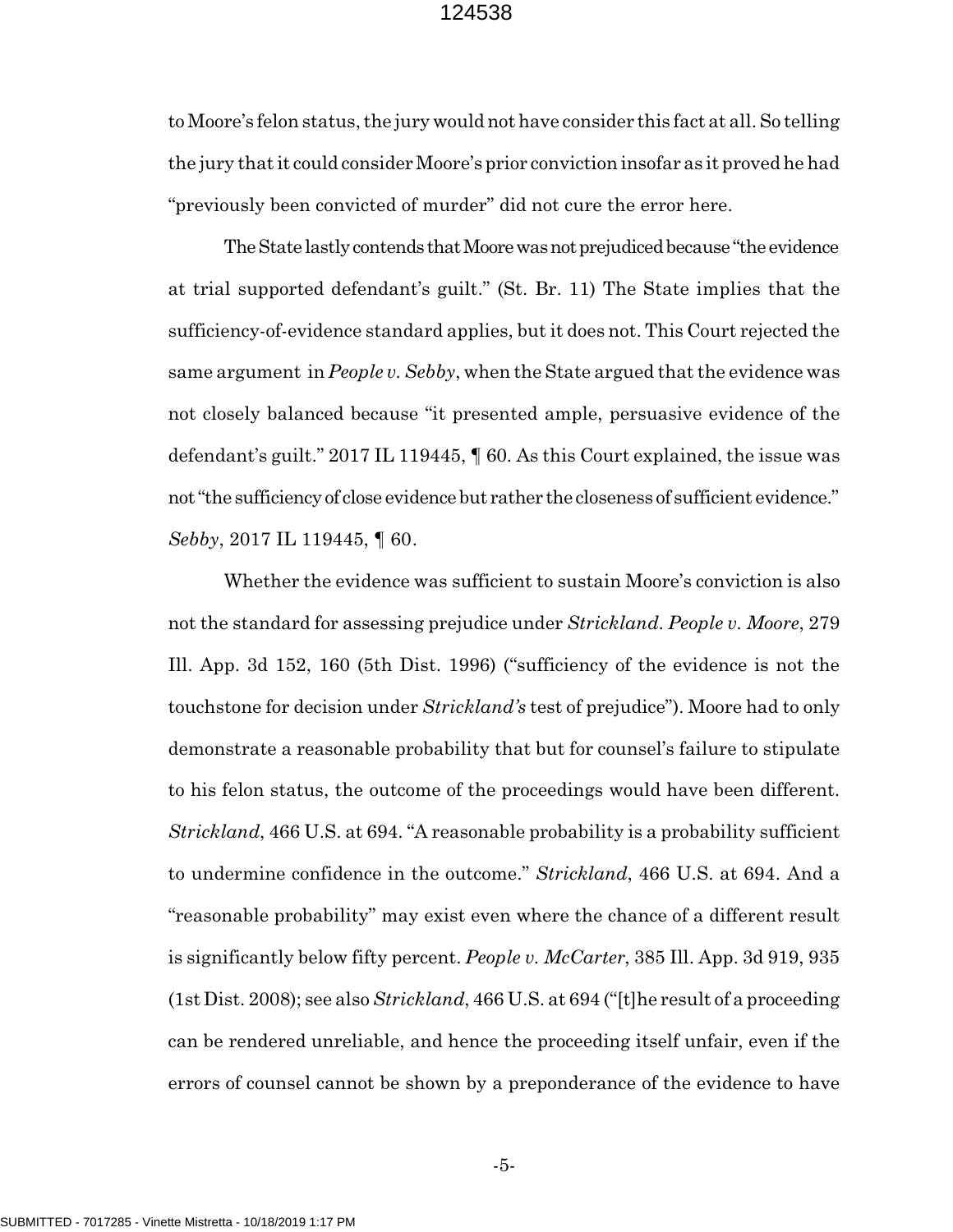determined the outcome").

Along with applying the wrong standard, the State ignores the evidence presented by Moore to support his version of events. First, the State contends that Moore and Deputy Hannon gave similar accounts of the traffic stop. That is not true. Hannon testified that after he stopped Moore and pulled up behind Moore's car, he saw Moore "dip his right hand or shoulder toward the center console." (R. 272) Moore denied making any such movements and said his hands were on the steering wheel at positions "10 and 2." (R. 365, 377) Hannon claimed that when he approached the driver's side of the car, Moore raised his hands in the air, appearing nervous, and that Moore's hands were shaking and he was sweating. (R. 275) In fact, Hannon claimed Moore's demeanor was what precipitated his questioning of Moore. (R. 277-278) But Moore denied raising his hands in the air and said he was not nervous, shaking, or sweating. (R. 379)

Most significantly, Hannon said that when he asked why Moore was nervous, Moore immediately volunteered that he had "a loaded firearm in the car's center console." (R. 278) Moore denied making this statement. (R. 367) Moore said that Hannon asked him what he was doing, where he had been, and if he had any weapons or drugs. (R. 367) Moore replied that he had been at a friend's house and that he did not have any contraband. (R. 367) Their opposing versions of events bore directly on the issue of Moore's knowledge of the gun in the car and showed that the evidence was closely balanced on that issue. *People v. Naylor*, 229 Ill. 2d 584, 608 (2008) ("Of course this evidence was closely balanced. The evidence boiled down to the testimony of the two police officers against that of defendant").

At the same time, as Justice Holdridge pointed out, other evidence called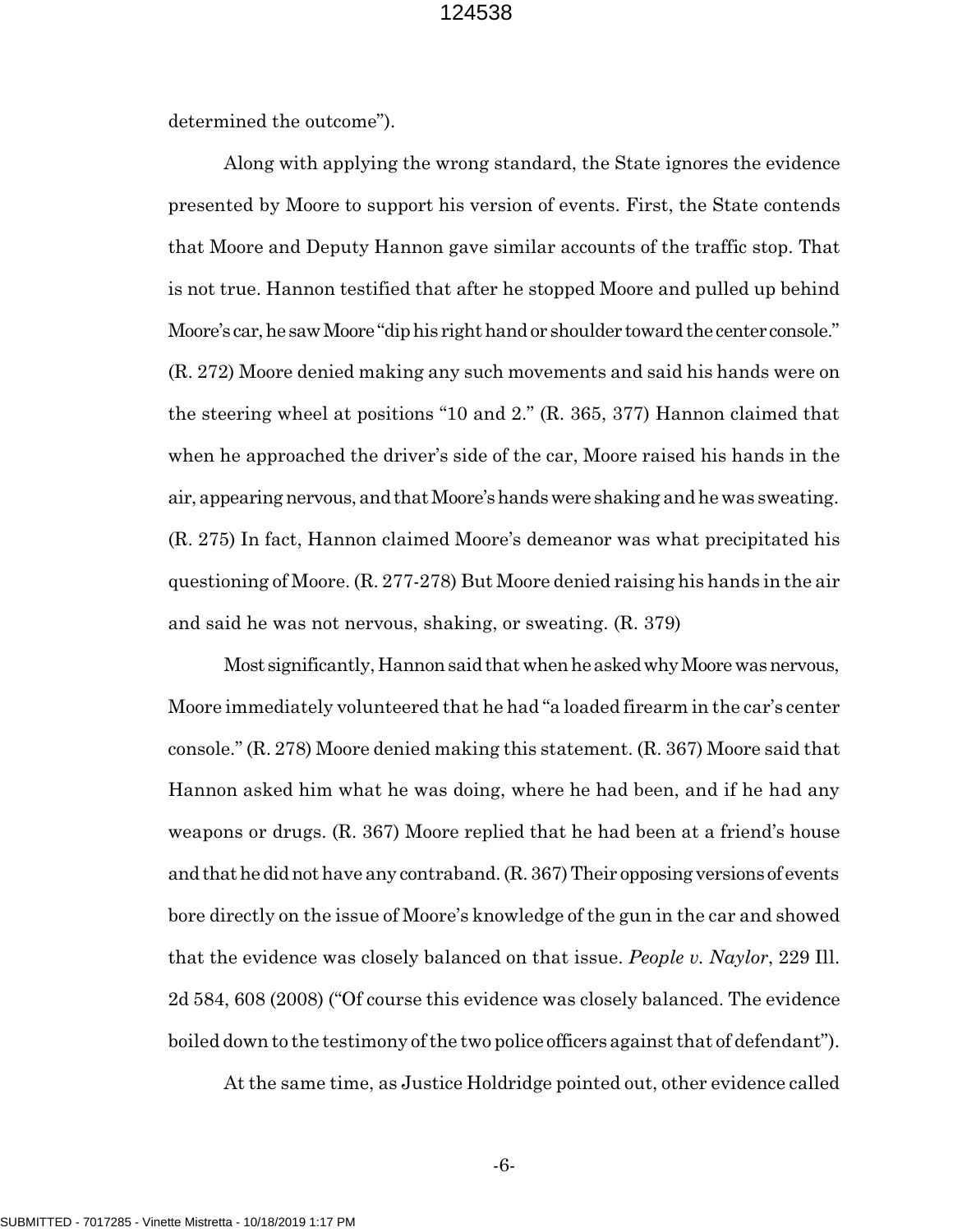into question Hannon's credibility. *Moore*, 2018 IL App (3d) 150736-U, ¶ 45 (Holdridge, J., dissenting). Moore's alleged admission was not recorded, despite the capability to do so, because Hannon chose not to fix the malfunctioning audiorecorder. (R. 295) And "[w]ithout audio there was no corroboration for [Moore] admitting the firearm was in the vehicle." *Moore*, 2018 IL App (3d) 150736-U, ¶ 45 (Holdridge, J., dissenting). Further, Hannon admitted that the videotape did not show Moore reaching toward the console as he had described. (R. 295) Hannon explained this inconsistency as being due to the video not having the "best quality" and claimed this particular part of the stop was "not accurately portrayed in the video." (R. 295) Also, although Hannon admitted that the gun could be tested for fingerprints, he chose not to submit it for such testing. (R. 290- 291, 306) Therefore, no extrinsic evidence corroborated his testimony.

By contrast, Moore presented evidence that corroborated his version of events. He testified that the day before the incident, he had loaned his car to Sherry Walls so she could move some things from her old address. (R. 370-371) At trial, Walls testified that the gun found in Moore's car was hers, and a receipt verifying her purchase of it was admitted into evidence. (R. 317, 331-332) She also explained that when she borrowed Moore's car, she had put the gun in the center console of Moore's car and forgotten about it. (R. 318-323) She had not told Moore that the gun was in it. (R. 335-336) In arguing that the evidence was not close, the State does not challenge the credibility of Walls' testimony. In fact, the State does not mention her testimony at all. In this way, the State's prejudice analysis fails to take into account "the totality of the evidence" that was before the jury as required under *Strickland*. *Strickland*, 466 U.S. at 695.

-7-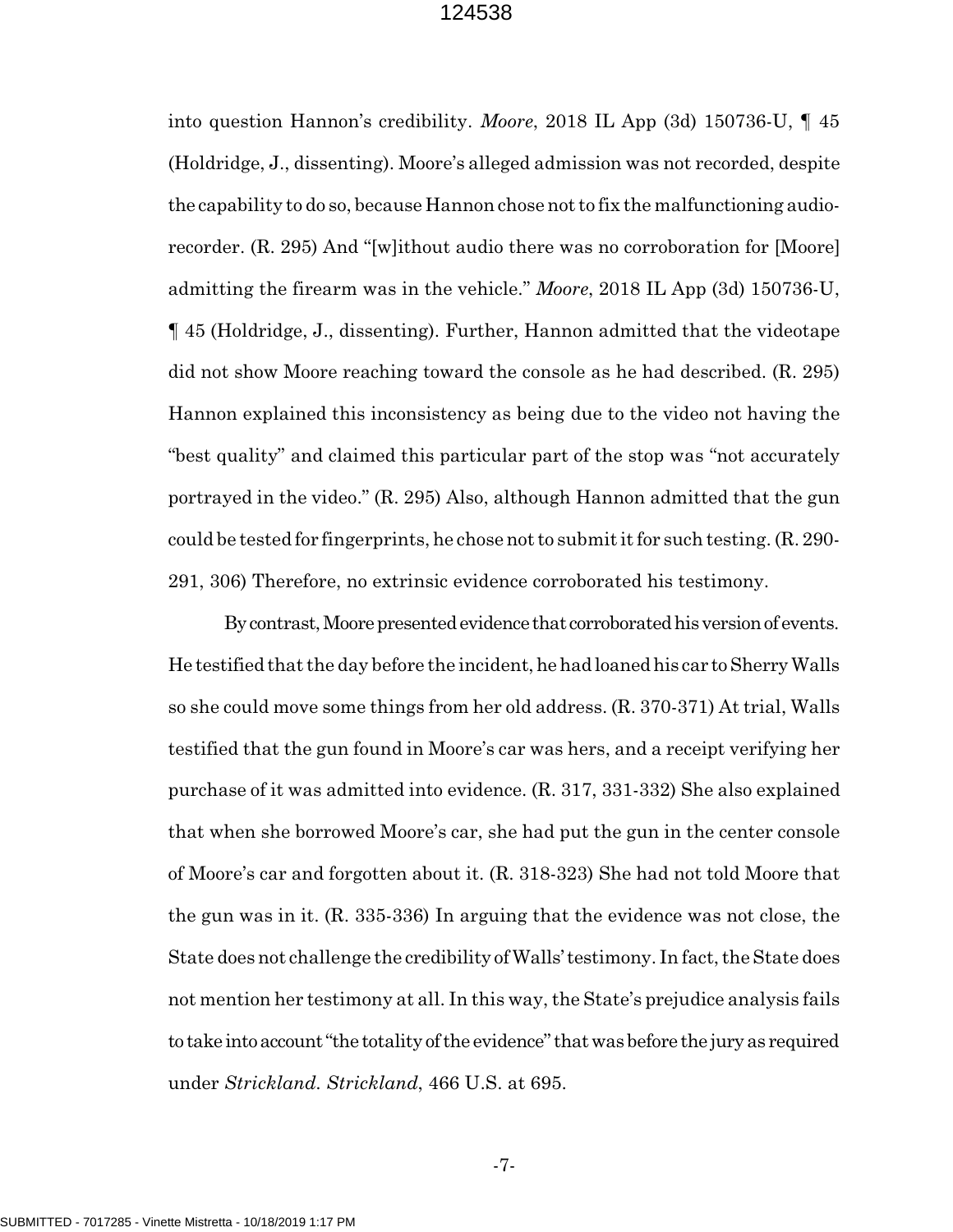Instead, the State, like the majority, offers only Hannon's one-sided version of events and then relies on opposing inferences from the evidence to argue that Hannon's testimony was corroborated and that therefore, this case was not close. What the State fails to recognize is that its argument actually proves the opposite. Where there is evidence from which alternative inferences can be drawn, the case is considered closely balanced. *People v. Reeves*, 314 Ill. App. 3d 482, 489 (1st Dist. 2000)("'[c]losely balanced' assumes the presence of some evidence from which contrary inferences can be drawn").

The State first questions why Hannon would have handcuffed Moore based on concerns for his safety if Moore had not told him that there was a gun in the car. (St. Br. 11) But Moore testified that Hannon told him he was handcuffing him for both their safety. (R. 370, 382-383) Given their opposing testimony, this evidence simply involved another credibility assessment for the jury to make. Thus, Hannon's act of handcuffing Moore did not prove that Moore admitted to having a gun in the car.

Also, Hannon's claim that after being pulled over for a minor traffic violation, Moore voluntarily incriminated himself for felony gun possession could be viewed with skepticism. Under the Fourth Amendment, Moore's alleged statement was the only basis that justified the search of the car; Hannon's testimony about Moore's purported "furtive" movement and nervousness would not. *People v. Creagh*, 214 Ill. App. 3d 744, 747 (1st Dist. 1991)("looks, gestures, and movements" are "insufficient" to justify a search or seizure because such actions may be innocent); *People v. Reed*, 37 Ill. 2d 91, 94 (1968)(the defendant's "nervous behavior" following his stop for traffic violations did not justify the police search of his vehicle); *People*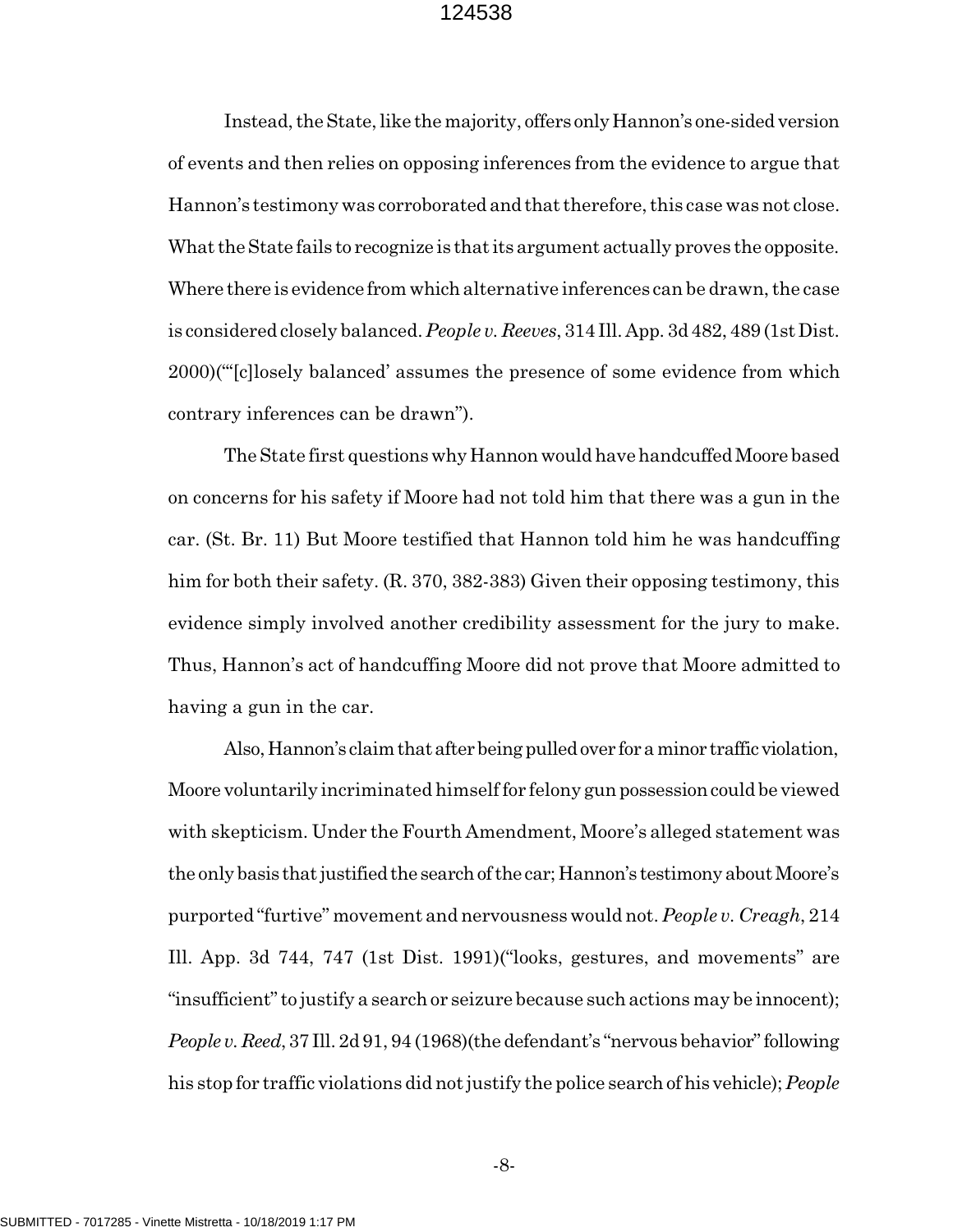*v. Smith*, 2015 IL App (1st) 131307, ¶ 36 (defendant's "furtive" movement toward the rear pouch of passenger seat did not give an officer a reasonable basis to search his car).

Hannon's testimony was akin to "dropsy" testimony where "'a police officer, to avoid the exclusion of evidence on fourth-amendment grounds, falsely testifies that the defendant dropped the [contraband] in plain view.'" *People v. Campbell*, 2019 IL App (1st) 161640, ¶ 20, quoting *People v. Ash*, 346 Ill. App. 3d 809, 816 (4th Dist. 2004). "Dropsy" cases arose out of the decision in *Mapp v. Ohio*, 367 U.S. 643, 655 (1961) where the exclusionary rule barring the admission of unlawfully obtained evidence at trial was extended to the states. *Campbell*, 2019 IL App (1st) 161640, ¶ 22. After *Mapp*, "the police made the great discovery that if the defendant drops the [contraband] on the ground, after which the policeman arrests him, the search is reasonable and the evidence is admissible," leading police officers to "l[ie] about their encounters with citizens to ensure that the evidence they unlawfully obtained would nonetheless be admitted later." *Id.*, ¶ 23 (internal citations and quotation marks omitted).

*Campbell* found that "[c]ritical whenever an officer testifies that the defendant dropped contraband in plain view is this question: would the officer's detention or search of the defendant have violated the fourth amendment if he or she had *not* seen the defendant drop the contraband in plain view?" *Id.*, ¶ 27. If not, then "there is far less reason to doubt the credibility of the officer's testimony because the officer has nothing to gain by lying about the drop." *Id.* However, if the officer's search would have violated the fourth amendment but for that fact, then "both trial courts and courts of review should take care to analyze the credibility of the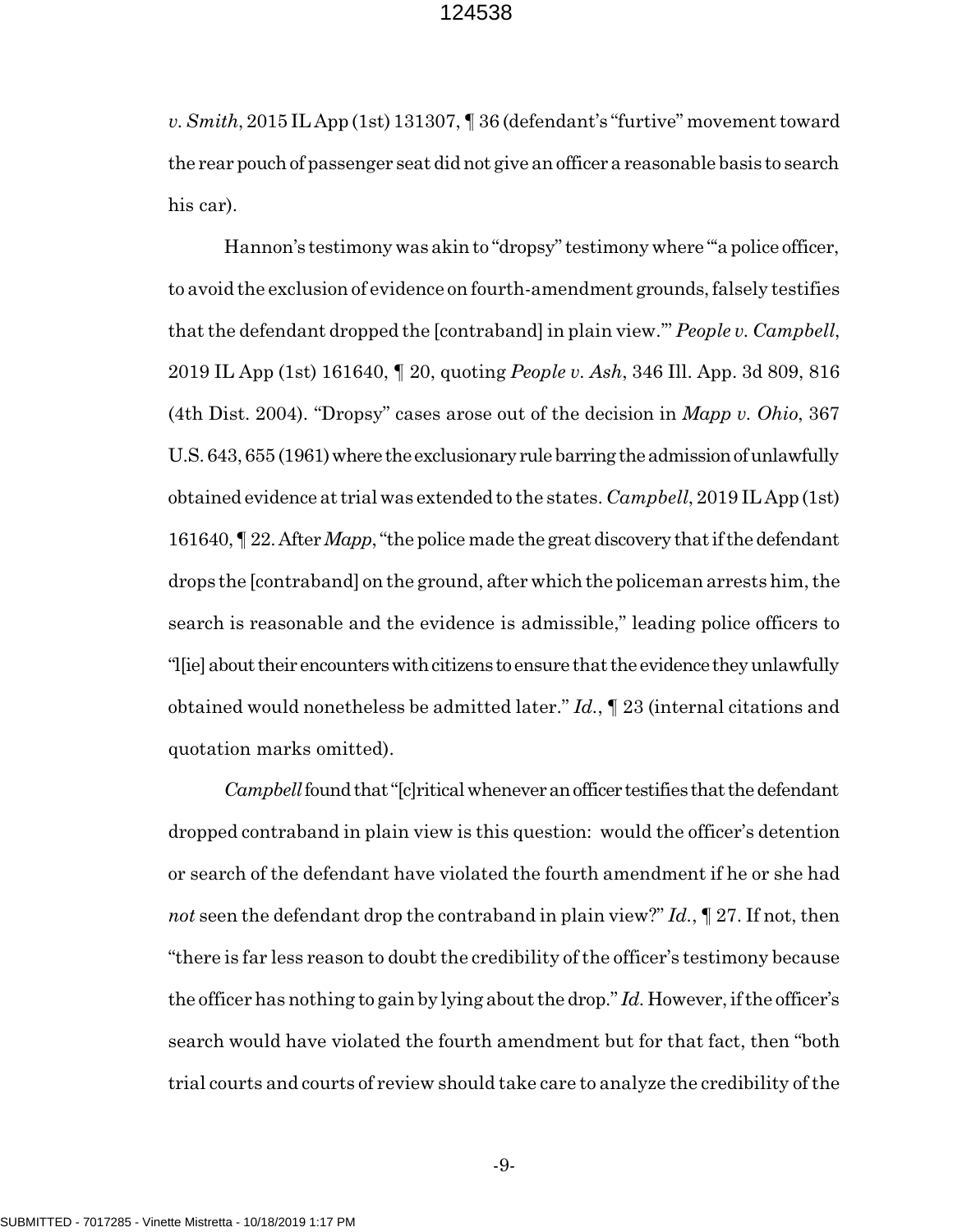officer because the incentive to lie to avoid suppression of the evidence is at its highest." *Id.* 

Here, Officer Hannon's sole justification for searching Moore's car was Moore's alleged admission that there was a gun in the center console. This alleged statement essentially made the gun in "plain view" and gave Hannon lawful grounds for searching his car. At the same time, Moore consistently denied knowing about the gun or telling Hannon that there was a gun in the car, both at the hearing on his motion to suppress and at trial. (R. 68, 78-79, 367, 374, 385-385) Thus, applying *Campbell,* Hannon's incentive to lie was at its highest.

Further, Fourth Amendment violations, of course, involve unlawful conduct by the police. Although under the law, police must have a reasonable belief that someone is armed and dangerous before handcuffing them during a traffic stop, that does not necessarily stop the police from doing so absent such a belief. See e.g., *People v. Wells*, 403 Ill. App. 3d 849, 857-861 (1st Dist. 2010) (concerns for officer safety can, in certain limited circumstances, justify handcuffing during a brief investigatory stop but not in this case where officers did not have a reasonable belief that defendant was armed and dangerous); *People v. Brown*, 190 Ill. App. 3d 511, 515 (2nd Dist. 1989) (after stopping the defendant for a traffic infraction and without any evidence that officer safety was at issue, the police searched the defendant, handcuffed him, and then searched his car in violation of the fourth amendment). And so Hannon's testimony that he handcuffed Moore because Moore allegedly admitted having a gun was not unassailable. It is equally plausible that Hannon gave Moore the false impression that he was authorized to handcuff Moore for "officer safety" and then search his car as Moore testified.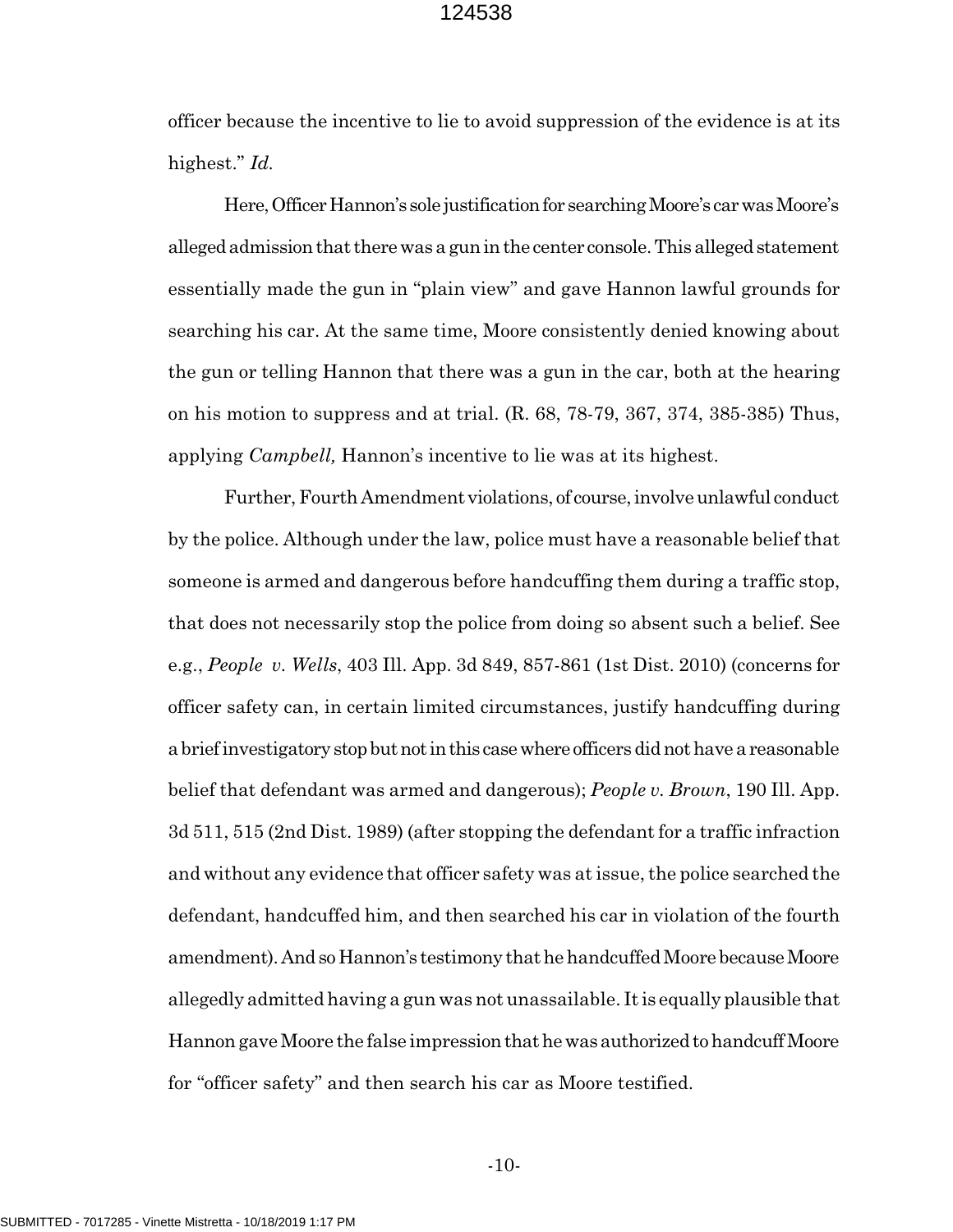Finally, contrary to Justice Holdridge's finding, the State claims that the video corroborates Hannon's testimony. (St. Br. 11); see *Moore*, 2018 IL App (3d) 150736-U, ¶ 45 (Holdridge, J., dissenting)("The videotape does not corroborate Hannon's testimony."). The State notes that after Hannon handcuffed Moore and Deputy Ambrosini arrived as backup, Hannon "opens the car door, leans over the driver's seat for approximately twelve seconds, and returns to [Detective] Ambrosini, who then removes a gun from the car." (St. Br. 12) The State concludes, "That Hannon was in the car for such a short period of time supports an inference that he knew to go directly to the center console to retrieve the gun because the defendant had told him that it was there." (St. Br. 12)

First, the view of Hannon searching the car is obstructed by Ambrosini who is standing behind the car and in front of the video camera. (St. Ex. 1 at 1:22:37 to 1:23:30) In any event, Moore agrees that Hannon is seen leaning toward the driver's seat but the video does not show where in the car he is searching. More importantly, the 12 seconds referred to by the State starts when Hannon has already opened the driver's side door and is searching the car's front area. If Moore had told Hannon that the gun was in the center console and Hannon had gone directly to that location, it would not have taken as long as 12 seconds to retrieve it. At best, the video, therefore, is evidence from which contrary inferences can be drawn. And that fact only provides further support for finding that the evidence was close. *Reeves*, 314 Ill. App. 3d at 489.

In sum, the State does not dispute that counsel's failure to stipulate to Moore's felon status constituted deficient performance. Instead, the State argues only that Moore was not prejudiced by counsel's error. In making this argument, the State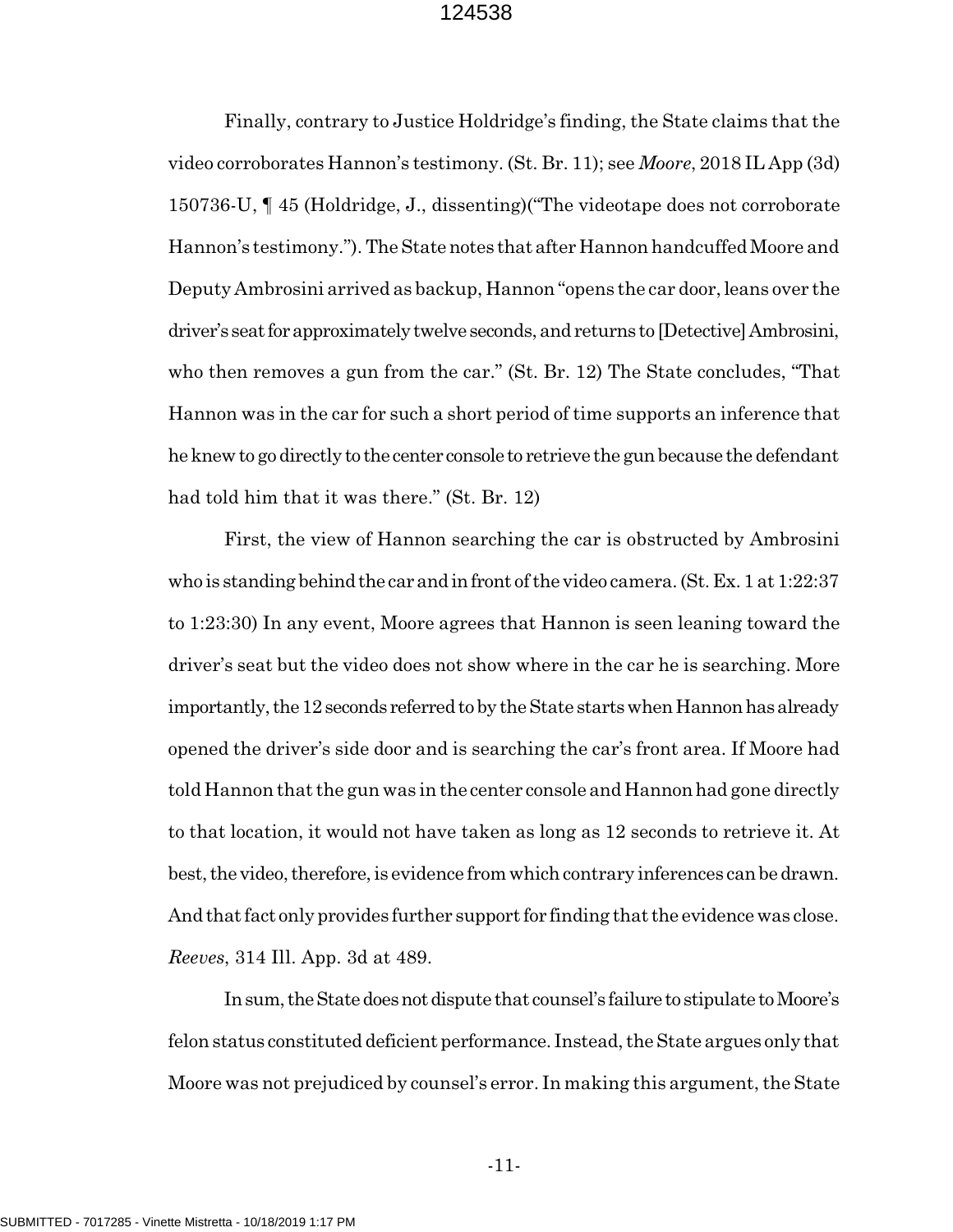disregards the substantial risk of prejudice stemming from the nature of Moore's prior murder conviction. The State also ignores evidence corroborating Moore's version of events and the inconsistencies in Hannon's testimony and misconstrues the video of the traffic stop as corroborating Hannon's claim that Moore allegedly admitted having a gun in the car. All in all, the State's prejudice argument fails because it is not based on the totality of the evidence or a qualitative, common sense analysis of it. *Strickland*, 466 U.S. at 695; *Sebby*, 2017 IL 119445, ¶ 53. A proper assessment of the evidence shows that it was closely balanced where it turned on how the jurors resolved a credibility contest between Deputy Hannon and Moore and his witness, Sherry Walls. Given these circumstances, disclosing the highly prejudicial evidence of Moore's prior murder conviction could have tipped the scales against him. Therefore, there was a reasonable probability that, but for counsel's error, the result of the trial would have been different. For all these reasons, this Court should reverse the appellate court's decision affirming Moore's conviction and sentence and reverse and remand for a new trial.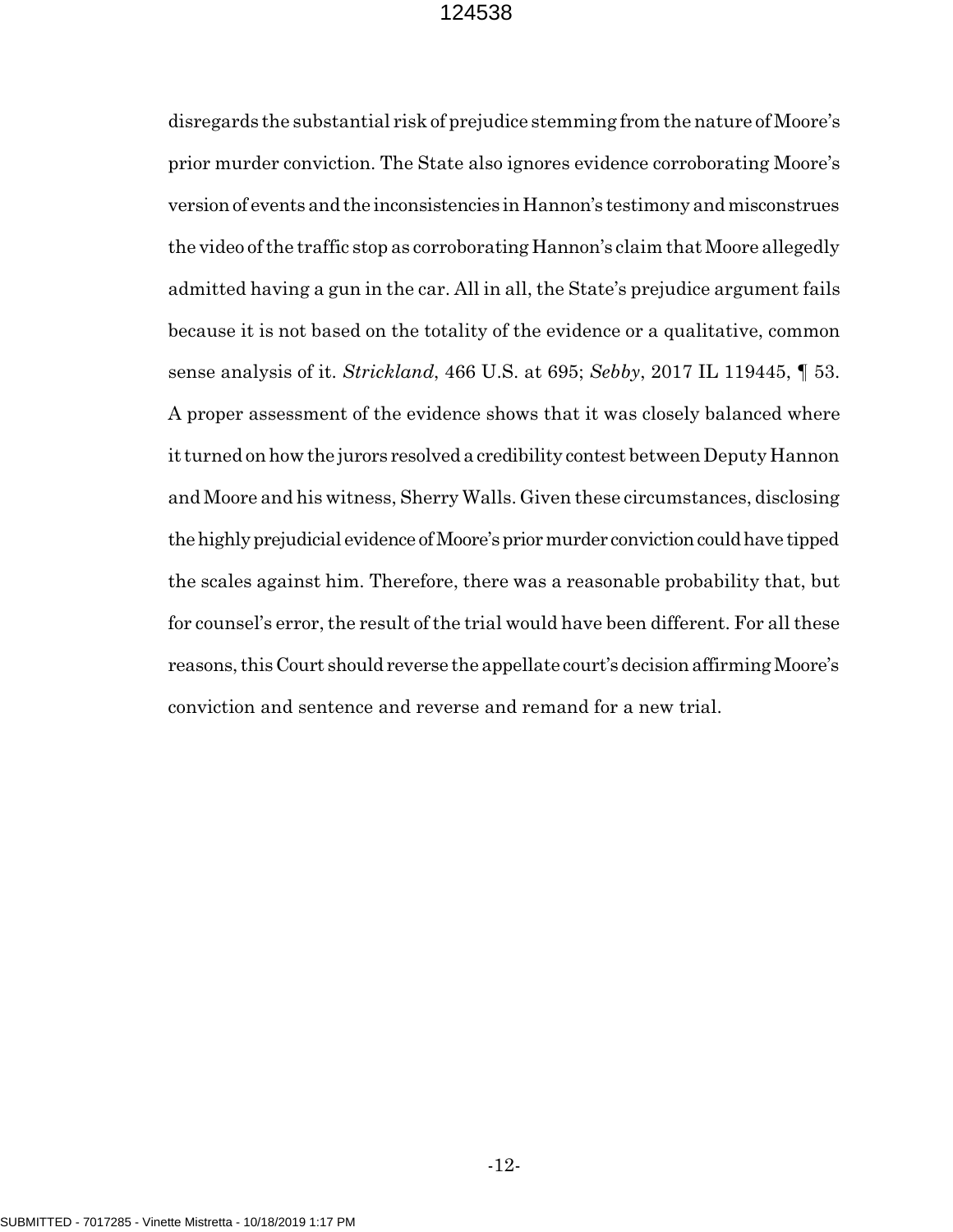# **CONCLUSION**

For the foregoing reasons and those advanced in Appellant's Brief, Leslie Moore, petitioner-appellant, respectfully requests that this Court reverse his conviction and remand for a new trial.

Respectfully submitted,

THOMAS A. LILIEN Deputy Defender

YASEMIN EKEN Supervisor Office of the State Appellate Defender Second Judicial District One Douglas Avenue, Second Floor Elgin, IL 60120 (847) 695-8822 2nddistrict.eserve@osad.state.il.us

COUNSEL FOR PETITIONER-APPELLANT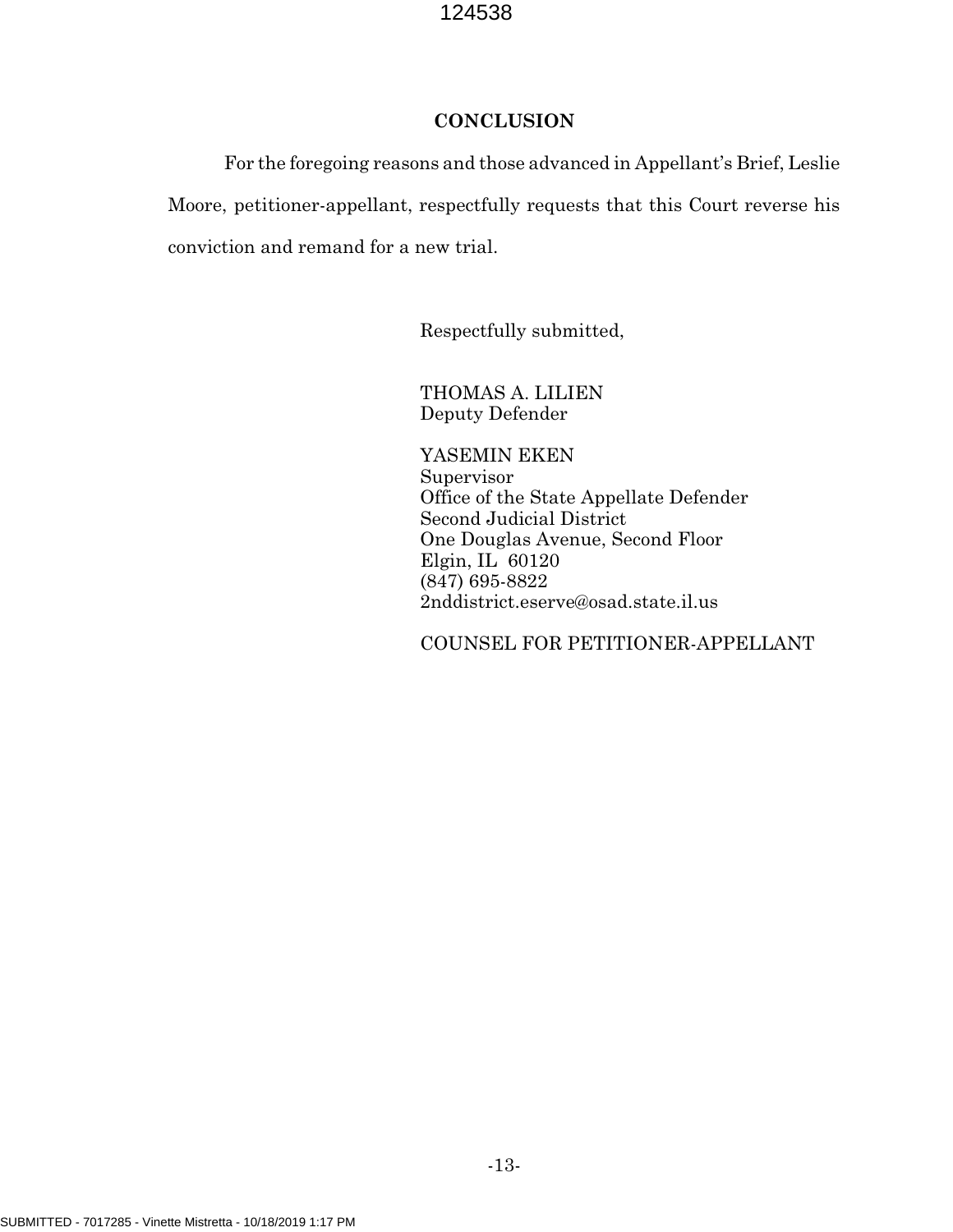# **CERTIFICATE OF COMPLIANCE**

I, Yasemin Eken, certify that this reply brief conforms to the requirements of Supreme Court Rule 341(a) and (b). The length of this reply brief, excluding pages containing the Rule 341(d) cover, the certificate of service, and the Rule 341(c) certificate of compliance is 13 pages.

> /s/Yasemin Eken YASEMIN EKEN Supervisor